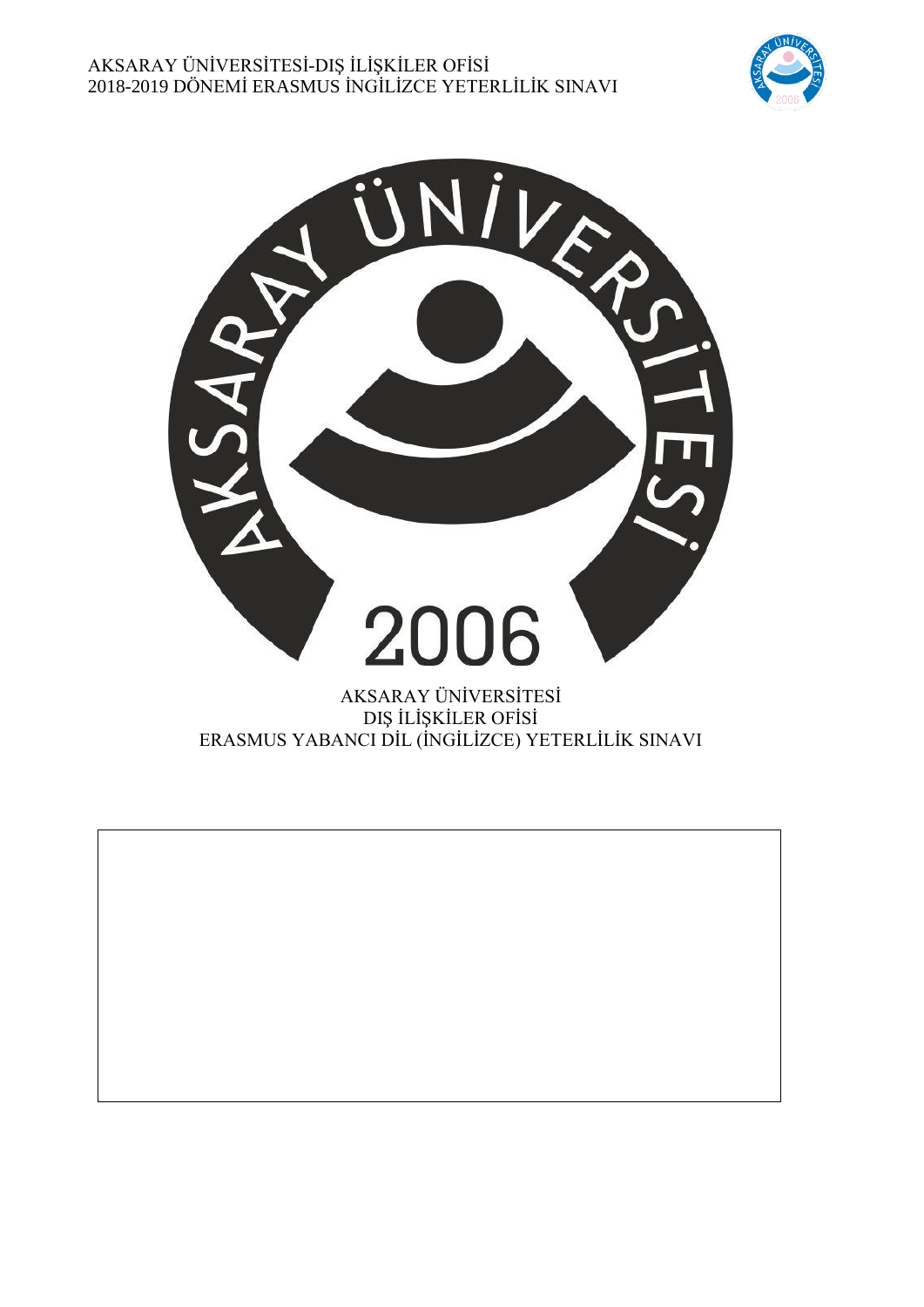

# **DİLBİLGİSİ**

|                                                              | 1- The techniques _________ by the author in his last book are quite different form those in                                                                                              |  |         |               |  |
|--------------------------------------------------------------|-------------------------------------------------------------------------------------------------------------------------------------------------------------------------------------------|--|---------|---------------|--|
|                                                              | her previous works.                                                                                                                                                                       |  |         |               |  |
|                                                              | a- to use b- being used c- using d- are used e- used                                                                                                                                      |  |         |               |  |
|                                                              | 2- If you need _________ advice about your studies, call me on my mobile ________ time.                                                                                                   |  |         |               |  |
|                                                              | a- lots of/some b- some/any c- a few/every d- a lot of /all e- a little/each                                                                                                              |  |         |               |  |
| a- were finding<br>b- found<br>c- had found<br>d- have found | 3- I wish I___________ a ticket for the concert – now I would be enjoying myself with others.<br>e- should have found                                                                     |  |         |               |  |
| garden.                                                      | 4- As a retired person, the place in _________ my mother spends most of her time is the                                                                                                   |  |         |               |  |
|                                                              | a-that b-where c-what                                                                                                                                                                     |  | d-which | e-when        |  |
| a- would be<br>b- had been<br>c- were                        | 5- If I'd accepted their offer, I earning much more money now.<br>d- would have been<br>e- could have been                                                                                |  |         |               |  |
|                                                              | 6- Take your coat with you___________ it gets colder in the evening.                                                                                                                      |  |         |               |  |
| a- unless                                                    | b- so that c- in case d- whether                                                                                                                                                          |  |         | e- as long as |  |
|                                                              | 7- The war-prisoners claimed ________ badly when they were in prison.<br>a- having treated<br>b- to be treated<br>c- to have treated<br>d- having been treated<br>e- to have been treated |  |         |               |  |
|                                                              | 8- By the time the students ___________ to the classroom, the teacher ____________ all the topics of<br>the day on the blackboard.                                                        |  |         |               |  |
|                                                              | a- come/has written<br>b- had come/was writing<br>c- came/had written<br>d- will come/will have written<br>e- have come/wrote                                                             |  |         |               |  |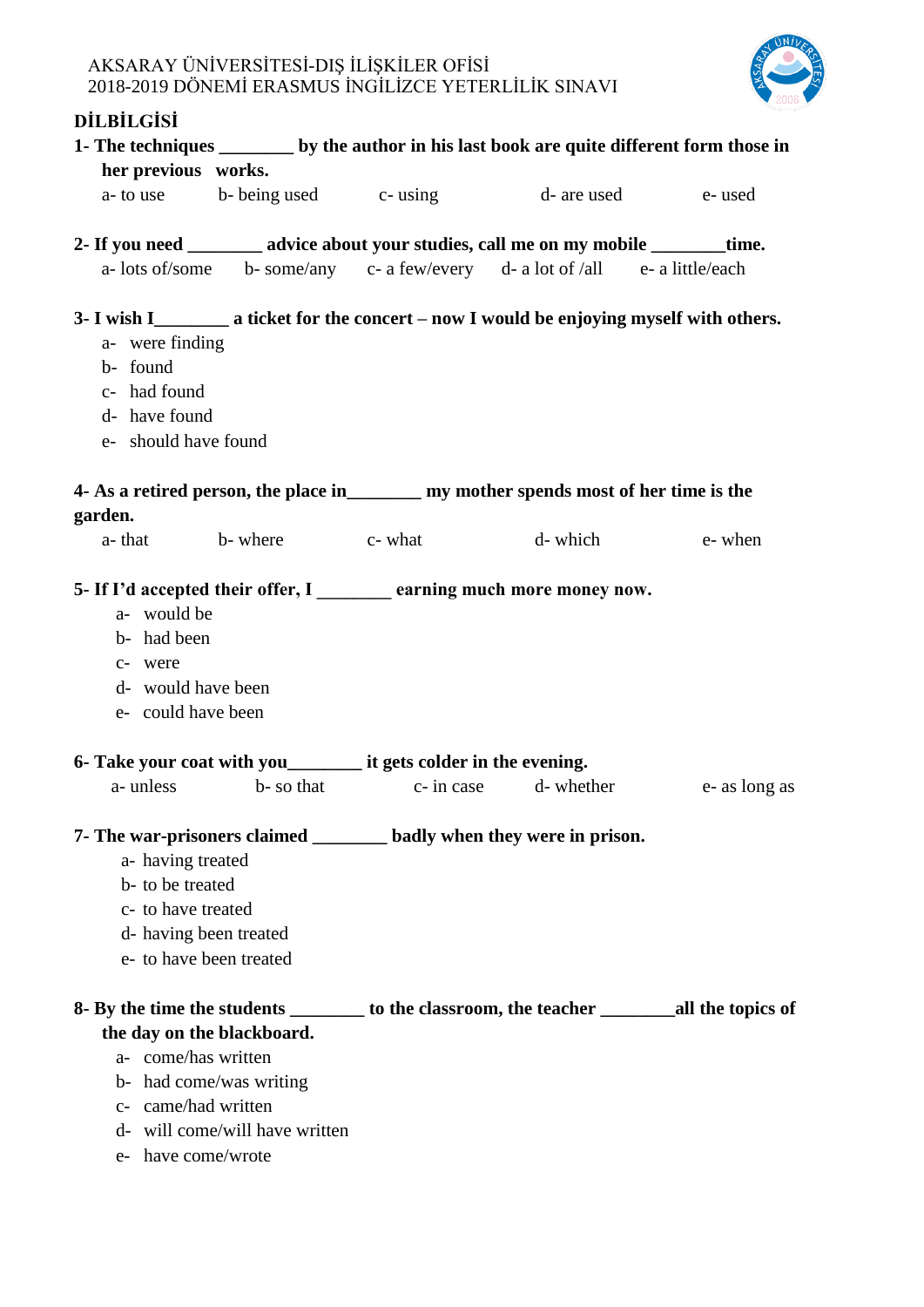

|               |                     |                                                               |                | 9- People _________ their free time watching it more than doing anything else since the |                                                                                                |
|---------------|---------------------|---------------------------------------------------------------|----------------|-----------------------------------------------------------------------------------------|------------------------------------------------------------------------------------------------|
|               | television          |                                                               |                |                                                                                         |                                                                                                |
|               |                     | a- have been spending/was invented                            |                |                                                                                         |                                                                                                |
|               | b- spend /invented  |                                                               |                |                                                                                         |                                                                                                |
|               |                     | c- were spending /had been invented                           |                |                                                                                         |                                                                                                |
|               |                     | d- spend/has been invented                                    |                |                                                                                         |                                                                                                |
|               |                     | e- spent/was being invented                                   |                |                                                                                         |                                                                                                |
|               |                     | 10- _________I want most is your being happy and peaceful.    |                |                                                                                         |                                                                                                |
|               | a-That              |                                                               | b-When c-Which | d-How                                                                                   | e- What                                                                                        |
|               |                     |                                                               |                |                                                                                         | 11- My previous doctor ___________about my family and my job but my current one never          |
| chats at all. |                     |                                                               |                |                                                                                         |                                                                                                |
|               | a- must have asked  |                                                               |                |                                                                                         |                                                                                                |
|               | b- used to ask      |                                                               |                |                                                                                         |                                                                                                |
|               | c- had better ask   |                                                               |                |                                                                                         |                                                                                                |
|               | d- had to ask       |                                                               |                |                                                                                         |                                                                                                |
|               | e- could have asked |                                                               |                |                                                                                         |                                                                                                |
|               |                     |                                                               |                |                                                                                         | 12- I am usually good at mathematics, but the last exam was so difficult that I got a low mark |
|               |                     |                                                               |                |                                                                                         |                                                                                                |
|               |                     |                                                               |                | a-so were b-nor did c-so are d-neither are e-so did                                     |                                                                                                |
|               |                     | 13- Their only son died of cancer at the age of 25, ________. |                |                                                                                         |                                                                                                |
|               |                     | a- when he was so young                                       |                |                                                                                         |                                                                                                |
|               | b- that was a shame |                                                               |                |                                                                                         |                                                                                                |
|               |                     | c- of which they were proud                                   |                |                                                                                         |                                                                                                |
|               |                     | d- which was a tragedy                                        |                |                                                                                         |                                                                                                |
|               |                     | e- who had a tragic end                                       |                |                                                                                         |                                                                                                |
|               |                     |                                                               |                |                                                                                         | 14- I _________ overtime, because Jenny came to help me and we left the office at the usual    |
| hour.         |                     |                                                               |                |                                                                                         |                                                                                                |

- a- needn't have worked
- b- might not have worked
- c- didn't need to work
- d- couldn't have worked
- e- must not have worked

## **15- We \_\_\_\_\_\_\_\_ hurry, otherwise we will have to watch the concert at the back.**

| a- might | b-can | c- ought | d- had better | e-will |
|----------|-------|----------|---------------|--------|
|          |       |          |               |        |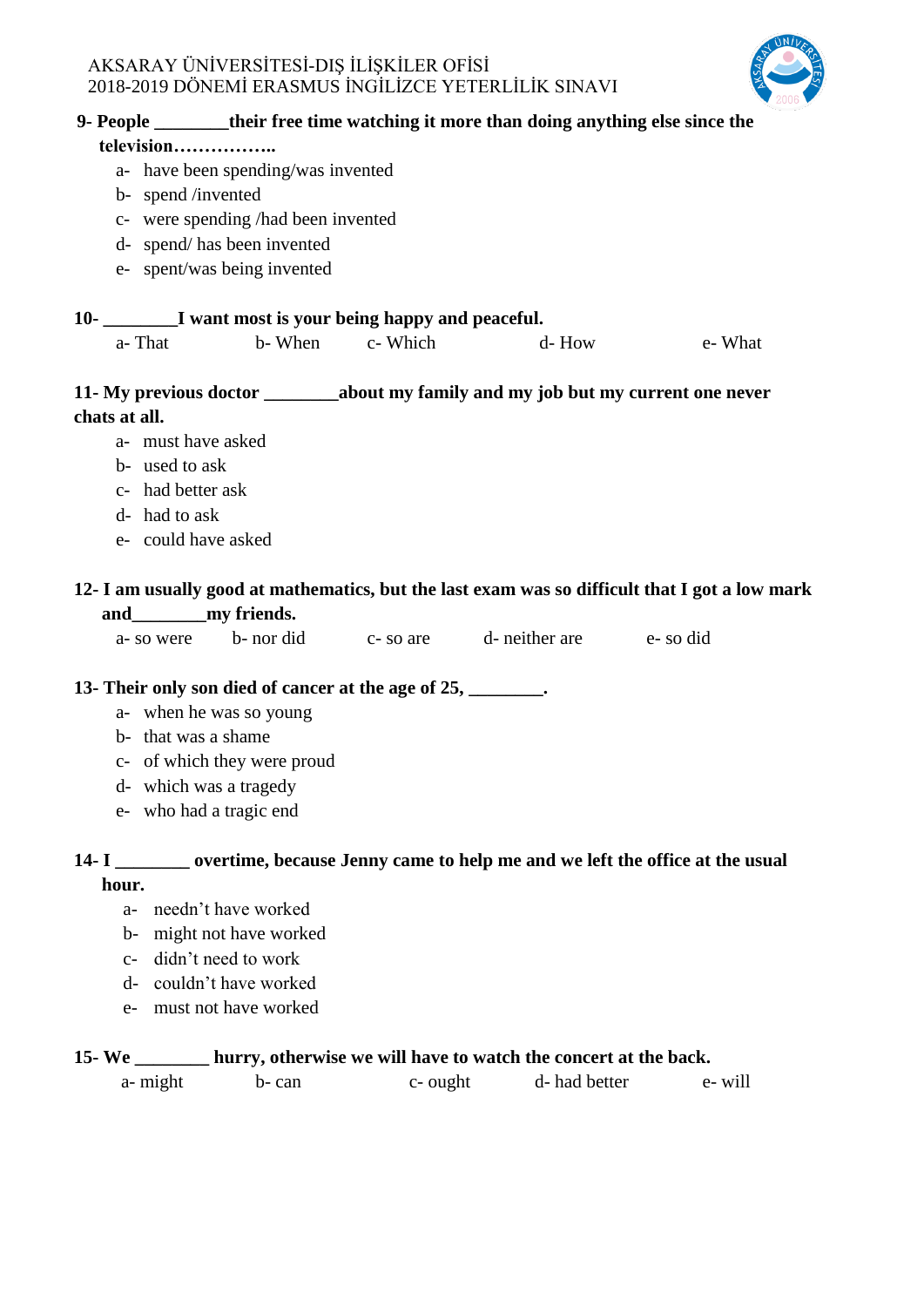

## **KELİME TESTİ**

|                                                                                                             |                                                                              |                                              | 16-Simon ________ his money in property because he thinks it is a safe way of making  |  |                                                                                            |  |  |
|-------------------------------------------------------------------------------------------------------------|------------------------------------------------------------------------------|----------------------------------------------|---------------------------------------------------------------------------------------|--|--------------------------------------------------------------------------------------------|--|--|
| money.                                                                                                      |                                                                              |                                              |                                                                                       |  |                                                                                            |  |  |
|                                                                                                             |                                                                              |                                              | a) prints b) pays c) purchases d) invests e) donates                                  |  |                                                                                            |  |  |
|                                                                                                             | 17- The celebrations were _______ when a fight broke out among guests.       |                                              |                                                                                       |  |                                                                                            |  |  |
|                                                                                                             |                                                                              |                                              | a) interrupted b) arranged c) enhanced d) initiated e) crushed                        |  |                                                                                            |  |  |
|                                                                                                             |                                                                              |                                              | 18. He came to England with his family as a ________ from Syria, where he had escaped |  |                                                                                            |  |  |
| from war.                                                                                                   |                                                                              |                                              |                                                                                       |  |                                                                                            |  |  |
|                                                                                                             |                                                                              |                                              | a) sightseer b) rival c) visitor d) criminal e) refugee                               |  |                                                                                            |  |  |
|                                                                                                             |                                                                              |                                              |                                                                                       |  | 19. Banks usually ask for some proof of ______ before they cash any traveller's cheques.   |  |  |
|                                                                                                             |                                                                              |                                              | a) personality b) character c) identity d) reference e) vocation                      |  |                                                                                            |  |  |
|                                                                                                             |                                                                              |                                              |                                                                                       |  | 20. I prefer real flowers, but my boss has ordered pots of ______ ones for the new office. |  |  |
|                                                                                                             |                                                                              |                                              | a) artificial b) false c) genuine d) disposable e) counterfeit                        |  |                                                                                            |  |  |
| area.                                                                                                       |                                                                              |                                              |                                                                                       |  | 21. The pollution released from plastics factory caused substantial _______ damage in the  |  |  |
|                                                                                                             |                                                                              |                                              |                                                                                       |  | a) medicinal b) cosmetic c) cosmic d) superficial e) environmental                         |  |  |
|                                                                                                             |                                                                              |                                              | 22- Alexander Graham Bell ________the telephone in 1876.                              |  |                                                                                            |  |  |
|                                                                                                             |                                                                              |                                              | a-created b-discovered c-explored d-invented e-found                                  |  |                                                                                            |  |  |
|                                                                                                             |                                                                              |                                              | 23- She can't her mind whether to go to Alanya or Kemer.                              |  |                                                                                            |  |  |
|                                                                                                             |                                                                              |                                              | a- set up b- make for c-make off d- set off e- make up                                |  |                                                                                            |  |  |
|                                                                                                             |                                                                              |                                              | 24- This young girl has good manners because she has been ______ well.                |  |                                                                                            |  |  |
|                                                                                                             |                                                                              |                                              | a- brought up b- looked after c- brought about d- looked up e- grown up               |  |                                                                                            |  |  |
|                                                                                                             |                                                                              | 25-In spite of his ________, he feels alone. |                                                                                       |  |                                                                                            |  |  |
|                                                                                                             |                                                                              |                                              | a-popular b-popularity c-population d-popularize e-unpopular                          |  |                                                                                            |  |  |
| 26- Her family must be quite _________ as they live in a large house with a swimming pool<br>and own a BMW. |                                                                              |                                              |                                                                                       |  |                                                                                            |  |  |
|                                                                                                             |                                                                              |                                              | a- secure b- modest c- wealthy d- arrogant e- generous                                |  |                                                                                            |  |  |
|                                                                                                             | 27- I'm glad the plane _______ half an hour late, or I would have missed it. |                                              |                                                                                       |  |                                                                                            |  |  |
|                                                                                                             |                                                                              |                                              | a-ran over b-took off c-checked in d-went up e-got away                               |  |                                                                                            |  |  |
|                                                                                                             |                                                                              |                                              |                                                                                       |  |                                                                                            |  |  |
|                                                                                                             |                                                                              |                                              |                                                                                       |  | 28- _________ your help with my assignment, I would like to invite you to dinner tonight.  |  |  |

a- For fear of b- As regards c- In return for d- In terms of e- On behalf of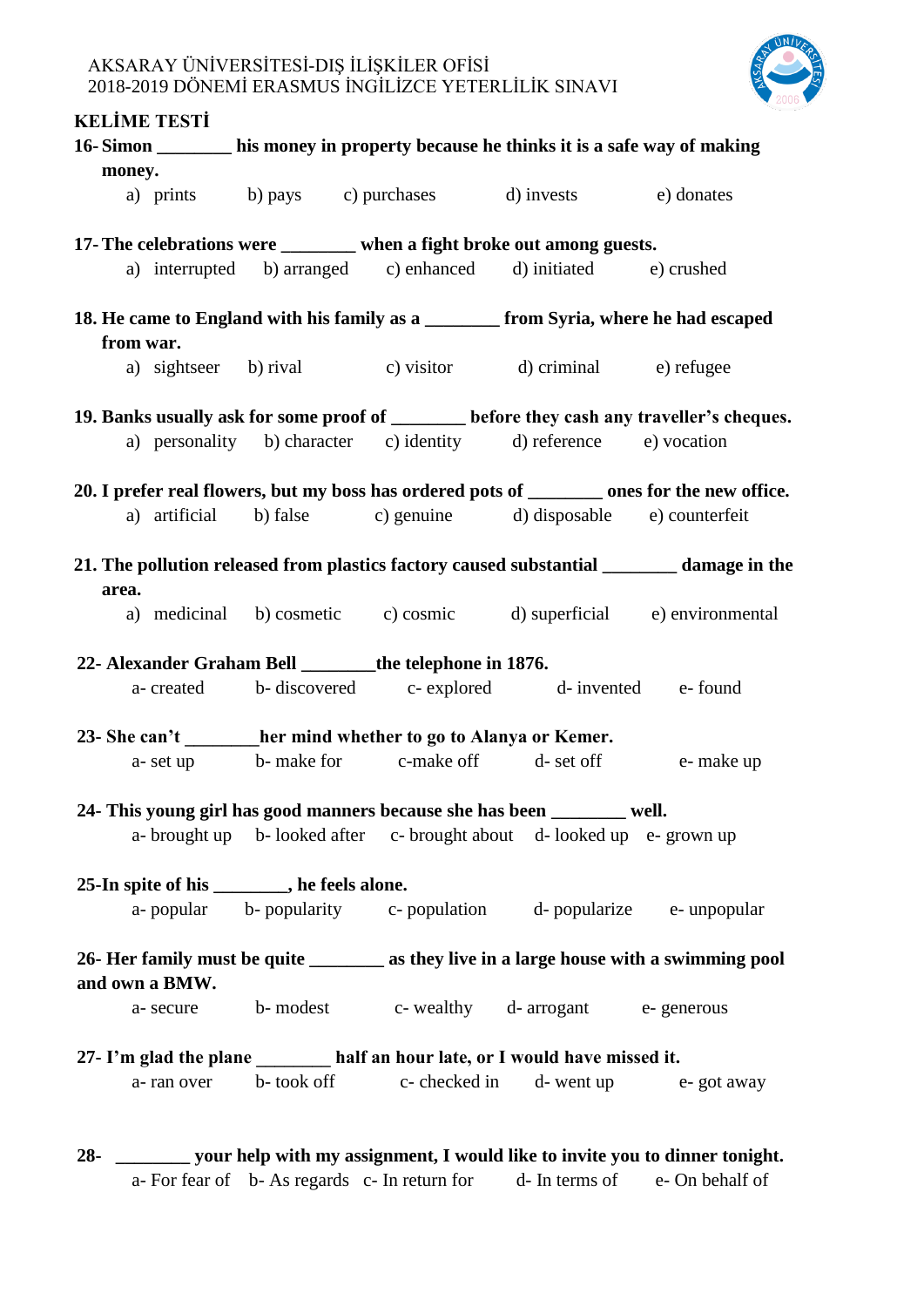

| 29- The students were                | when they learned the | results of the final exam.                |
|--------------------------------------|-----------------------|-------------------------------------------|
| a- disappointing/worried             |                       |                                           |
| b-disappointed/worrying              |                       |                                           |
| c- disappointing/worrying            |                       |                                           |
| d- disappointed /worried             |                       |                                           |
| e- disappoint/worrying               |                       |                                           |
|                                      |                       |                                           |
| 30- A trained police officer has the |                       | to arrest someone he suspects of a crime. |

| r u annoù pontet omret mas urt |            | to arrest someone ne suspects or a crime. |         |
|--------------------------------|------------|-------------------------------------------|---------|
| a- authority b- capacity       | c-guidance | d- potential                              | e-force |

#### **OKUMA**

#### **(31.-35. soruları aşağıdaki parçaya göre cevaplayınız.) A VITAL DECISION**

It's 4.30 in the morning, and Tom is drinking a cup of strong coffee. He's been at work since two in the morning, and he's enjoying his first coffee break. He'll stop for a café breakfast at seven, and by lunch time, he'll have finished his work day. He works for a chain of supermarkets as a delivery driver. Nowadays he's used to starting work in the middle of the night, but it wasn't always that way.

‗I work five nights a week. But my weekend isn't Saturday and Sunday like most people's. I have Wednesdays and Thursdays off. ‗My alarm clock rings at 1.30 in the morning so I can start work at two o'clock. The thing was, when I first started this job, I would go out with my friends on Friday and Saturday nights. I shouldn't have gone, but I couldn't help it. I didn't want to miss out. I was young and inexperienced, and we were having fun.'

Tom says he used to go to bed at midnight some nights and then wake up for work an hour and a half later. 'Fortunately, I never had an accident. But if I'd continued going to work after so little sleep, I was bound to have problems eventually. I might have fallen asleep while I was driving and really hurt –or killed – somebody.'

What changed his mind? 'I read a news story about a lorry driver falling asleep and causing a terrible accident on the motorway. From then on, I made sure I was in bed by 7.00 p.m. at the latest on a night before work. It was hard at first, but I'm used to it now, and I wouldn't change it.'

#### **31. Tom\_\_\_\_\_\_\_\_\_\_\_awake at four thirty or five in the morning.**

a- is rarely

- b- feels angry about being
- c- dislikes being
- d- is usually
- e- likes being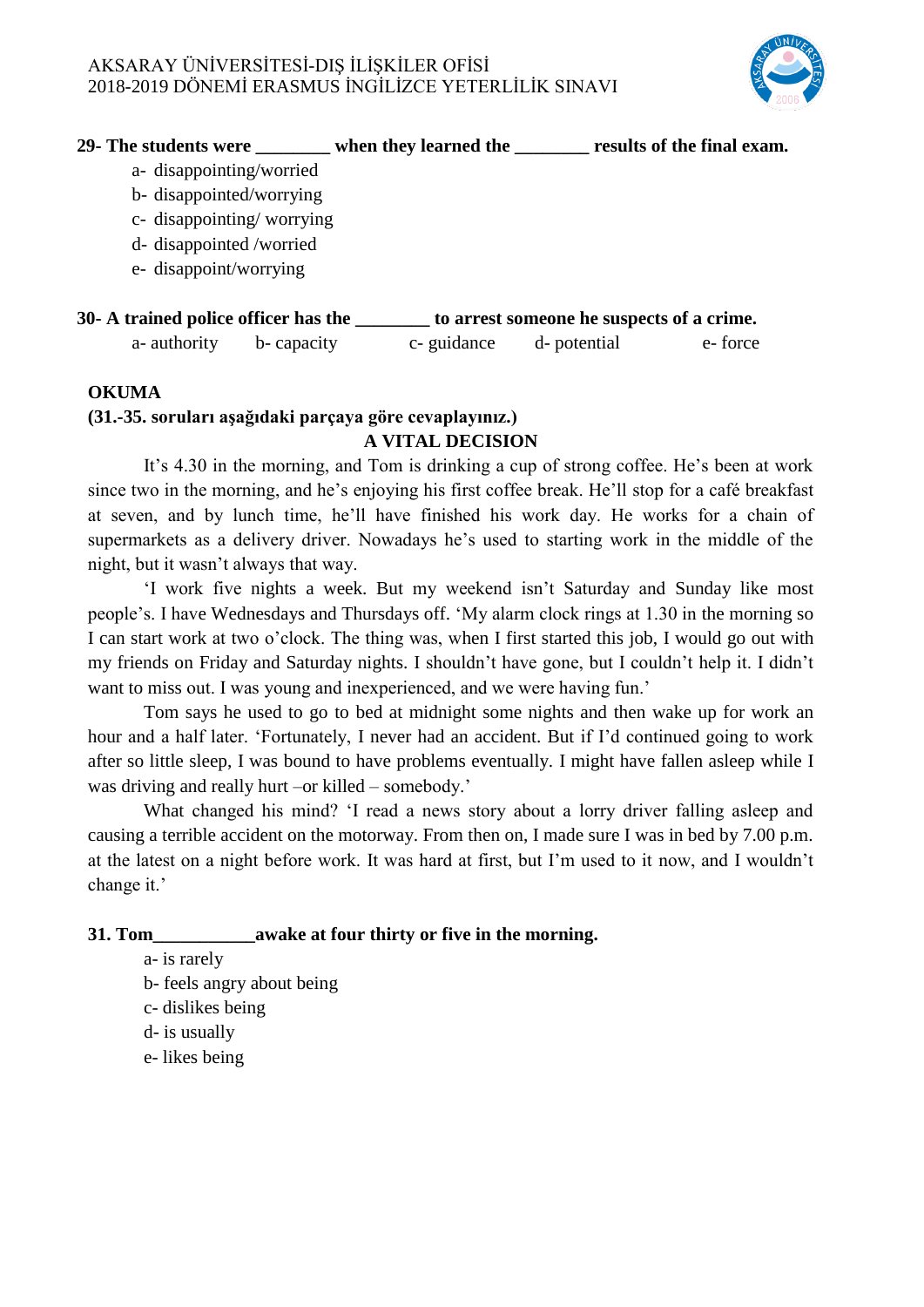

#### **32. Tom has his lunch**

- a- after he's finished work
- b- and then returns to work
- c- at breakfast time
- d- while he's working
- e- at a cafe

## **33. Tom\_\_\_\_\_\_\_\_\_\_\_\_\_ his friends on Friday and Saturday nights.**

- a- no longer goes out
- b- loves going out with
- c- was never able to go
- d- wishes he had spent more time
- e- doesn't want to meet

#### **34. Tom eventually \_\_\_\_\_\_\_\_\_\_\_\_\_\_\_\_\_\_\_\_.**  .

- a- left his job as a lorry driver
- b- fell asleep while driving and had a serious accident
- c- changed his working schedule so he could go out with his friends
- d- stopped staying out late on Friday and Saturday nights
- e- killed somebody in an accident

#### **35. Nowadays, Tom \_\_\_\_\_\_\_\_\_\_\_\_\_\_\_\_\_\_\_\_\_\_\_\_.**  .

- a- avoids driving on the motorway at night
- b- reads the newspaper every night before he falls asleep
- c- always gets plenty of rest before work
- d- wishes he could change his job
- e- wakes up late.

### **(36.-40. soruları aşağıdaki parçaya göre cevaplayınız.) MISSION TO MARS**

It's the year 2035. A bright light flashes across the sky. It looks like a meteor against a beautiful sunset on Earth. But it isn't a meteor. It isn't a sunset. It isn't even Earth. The flash of light comes from a spaceship flying towards Mars.

There are eight crew members inside the spaceship. The sound of the spaceship getting closer to the planet is very loud. It hurts the astronauts' ears, despite their helmets. The ship speeds towards the surface of Mars.

The crew hears something like an explosion. A light flashes on the control panel of the spaceship. "Heat shield away," the commander of the crew says. "Stand by for the parachutes."

Everyone is nervous. They know that if the parachutes don't open, the ship will crash into the planet's surface.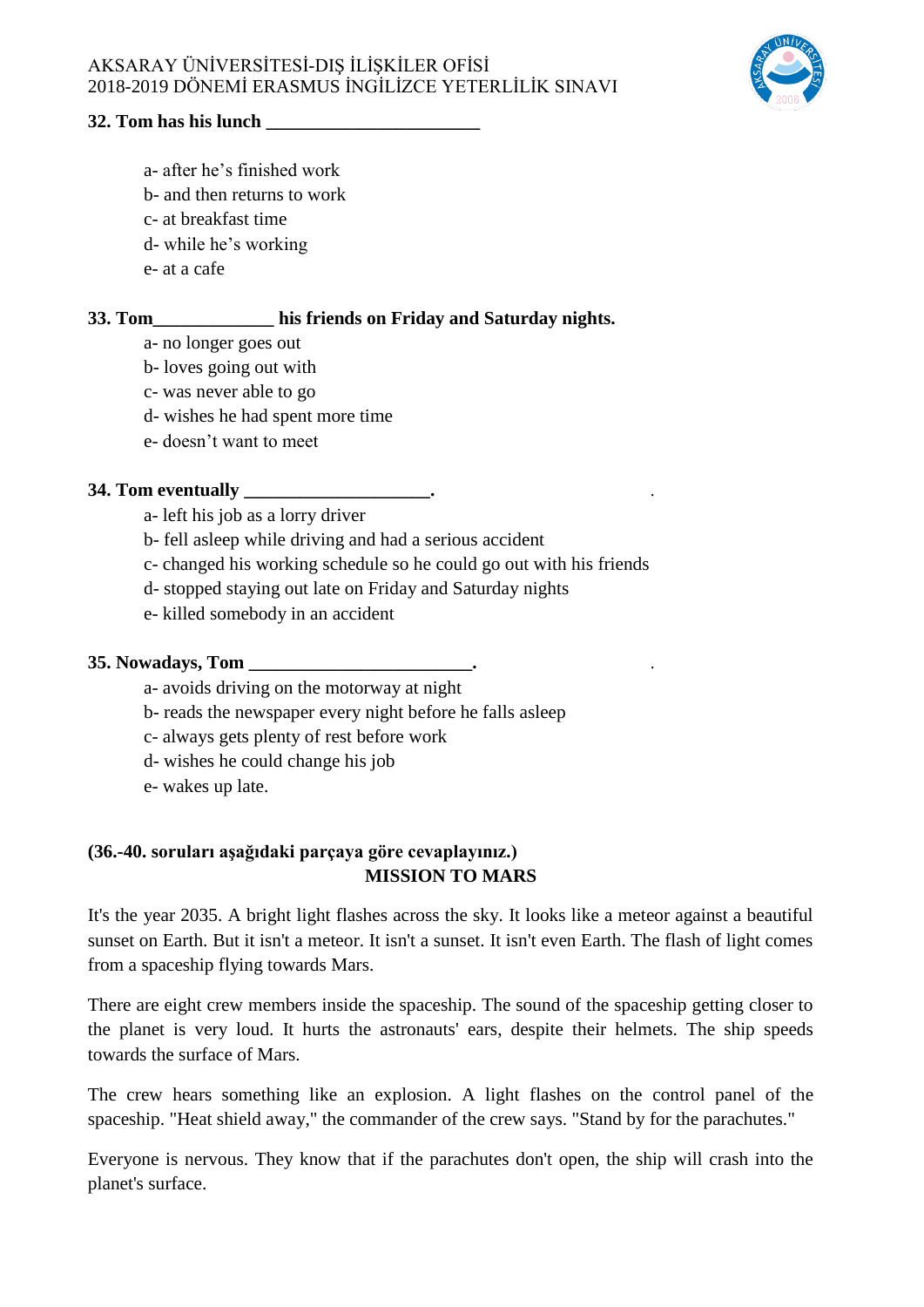

There's another small explosion. Another light on the panel comes on. *It* shows that the parachutes on the spaceship have opened. They fill with air and slow the spaceship down. The sudden change of speed makes some of the astronauts feel sick to their stomachs.

"Firing retro rockets," says the crew pilot. Six small retro rockets light up under the spaceship. This slows the spaceship even more. Everyone is excited now. They look out the windows as the landscape of Mars comes into view. The astronauts can hardly believe it. After a long journey through space, they're about to be the first humans to land on Mars!

## **36. When does the story in this passage take place?**

- a. a long time ago
- b. in ten years
- c. in the future
- d. today
- e. long years ago

## **37. What part of the spaceship helps it slow down?**

- a. retro rockets
- b. heat shield
- c. windows
- d. helmet
- e. panel

## **38. How did the astronauts feel at the end of the passage?**

- a. nervous
- b. excited
- c. scared
- d. upset
- e. sad

## **39. In the fifth paragraph of the passage, what does "***It"* **refer to?**

- a. light
- b. parachutes
- c. spaceship
- d. explosion
- e. Mars

## **40. What is the purpose of this passage?**

- a. to explain the process of how a spaceship lands on a planet
- b. to describe what a future mission to Mars might be like
- c. to tell the story of the crew that landed on Mars first
- d. to describe what the surface of Mars looks like
- e. to compare landing on the Moon and Mars.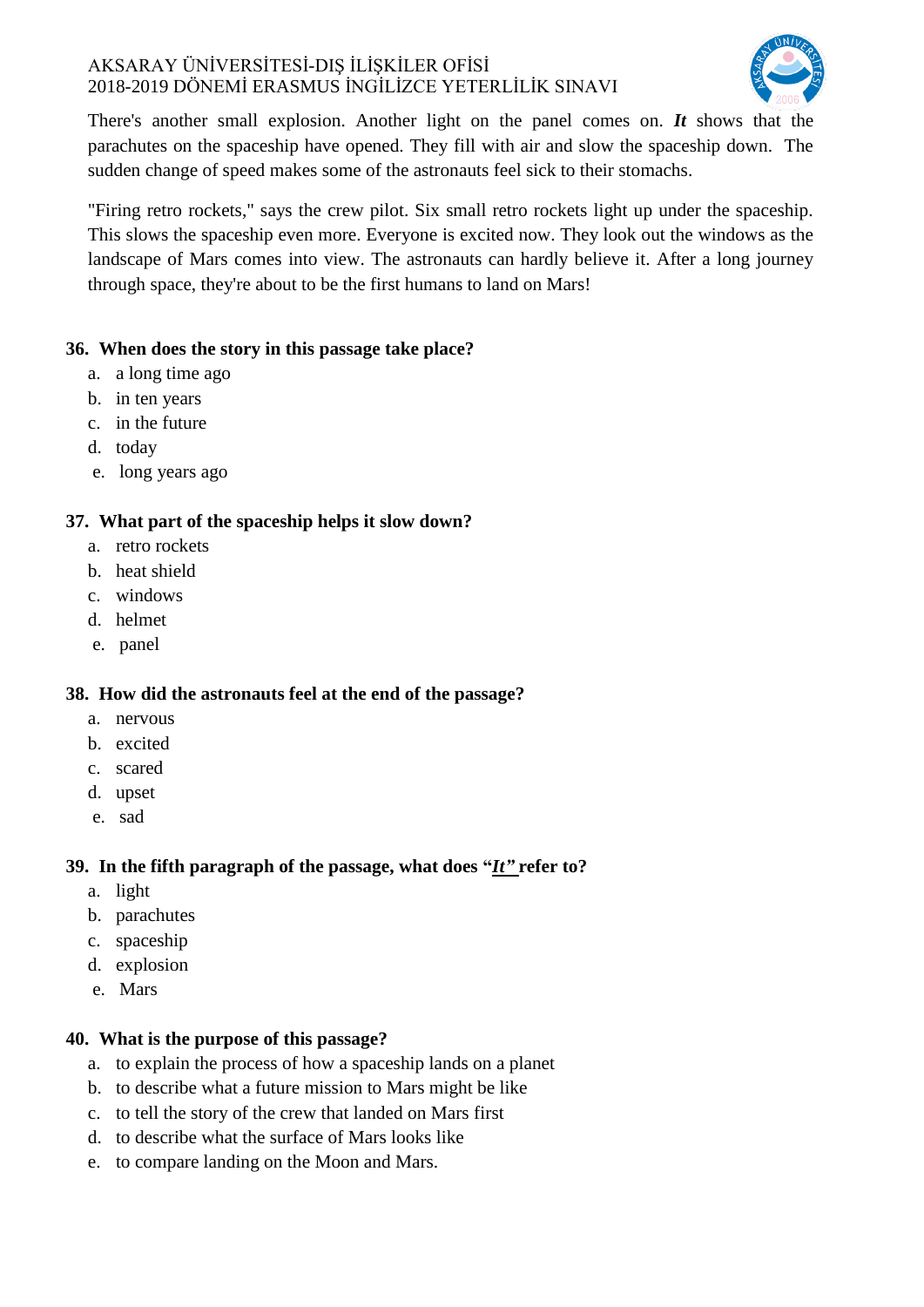

# **VERİLEN DURUMA UYGUN DÜŞEN İFADEYİ BULMA**

- **41- Your nephew has been offered several different jobs by various companies. He can't decide on which one to accept. So he comes to you for advice. know one of the companies well and feel sure it has a lot to offer. You say:**
	- a- I don't know much about the other companies, but this one will give you excellent training and some useful benefits.
	- b- As far as I'm concerned, all of the offers seem desirable. You can choose any of them.
	- c- With one exception, I feel they can all be recommended.
	- d- I don't think I'm in a position to advise you about all of the offers. But this one I know should be avoided.
	- e- I suggest you should take the one that seems to offer better benefits.
- **42- It's raining cats and dogs and you have been trying to get a taxi for about fifteen minutes. Finally a taxi comes and you are just picking up your bags when a man pushes past you and starts to get into it. You say furiously to him:**
	- a- Excuse me, could you help me with my bags please?
	- b- It's really difficult to find a taxi in such awful weather.
	- c- You'll have to wait for a few minutes while I put my bags in the car.
	- d- Why don't we share the taxi? It'd be much cheaper.
	- e- How dare you be so rude! This is my taxi.
- **43- In the office, there has been some criticism of the secretary on account of her manners. But you are more than satisfied with the quality of her work and so come to her defense, saying:**
	- a- She may be sent off under the current disciplinary rules.
	- b- She's not as polite as may be expected of a perfect secretary, but as for efficiency she is terrific.
	- c- Obviously she lacks many of the qualities one looks for in a secretary.
	- d- I know she always yells at people and does not behave herself.
	- e- Her manners can be annoying and this makes her a difficult person to work with efficiently.

# **44- At a formal dinner party hosted by your boss and his wife, you find yourself in a difficult situation. The main course, prepared by the hostess herself, contains oysters: a food you hate. Hoping to save yourself from the oysters, you say kindly:**

- a- Forgive me Madam, but I hate oysters. Do you have something else I could eat?
- b- The oysters look delicious. I'd like to have the recipe after dinner.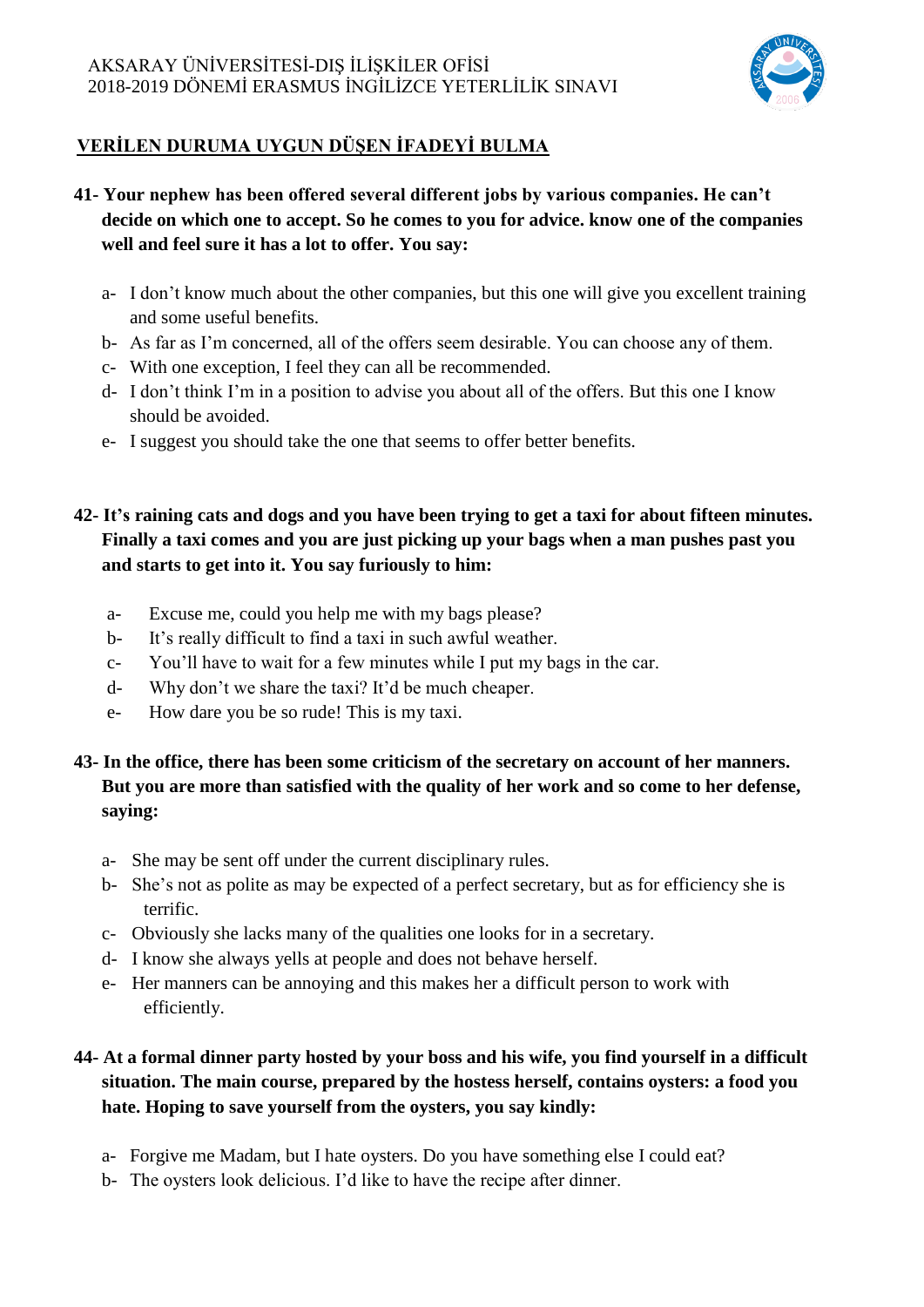

- c- The soup and appetizers were really wonderful; I don't think I have room left for this beautiful main course.
- d- Didn't your husband tell you I suffer from stomachache every time I eat oysters?
- e- This dish reminds me of my mother. She used to cook oysters on special occasions.
- **45- George loves Saturday afternoons. He usually sits around reading the newspaper or a book, eating snacks, and listening to music. The rest of the week he works or devotes himself to his family, but these few hours are all his own. He is just settling into his favourite armchair when his wife's mother phones. Her car has broken down and she wants him to come and pick her up and see if he can fix it. He is extremely irritated, but trying to avoid hurting her, he suggests something that will save his afternoon and solve her problem:**
	- a- Can't you wait until evening? You know how important Saturday afternoons are to me.
	- b- Where did you say you were? It sounds like a place I've always wanted to visit.
	- c- I'm always glad to help out, Mother, no matter when. I'll be there as soon as I can.
	- d- Oh all right, I'D be right there if you insist.
	- e- I'll phone a garage for you near where you are. I'm sure they'll do a better job than me.

### **46- While walking to work one day, you see an old man slip and fall on the pavement. You decide to do what you can to assist him, so you go up to him and say:**

- a- Are you okay, Sir? Do you need any help?
- b- Aren't you a bit old to be out on your own?
- c- You must feel awkward. What happened to you?
- d- You really must be more careful. It's slippery.
- e- Come on! I'll take you to the hospital by taxi.

## **47- While on holiday in New York, you get lost driving and find yourself in a particularly bad neighbourhood. You just want to get back to your hotel, but have no idea how to get there. You see a policeman walking on the pavement, so you drive up next to him and ask:**

- a- Is this really Harlem? I've heard so much about it and seen it in films.
- b- Exactly where am I? I don't like the look of this neighbourhood.
- c- Could you recommend a good hotel around here? I'm tired of driving.
- d- Could you help me? I'm trying to find my way back to my hotel.
- e- What are you stopping me for? I haven't done anything wrong, have I?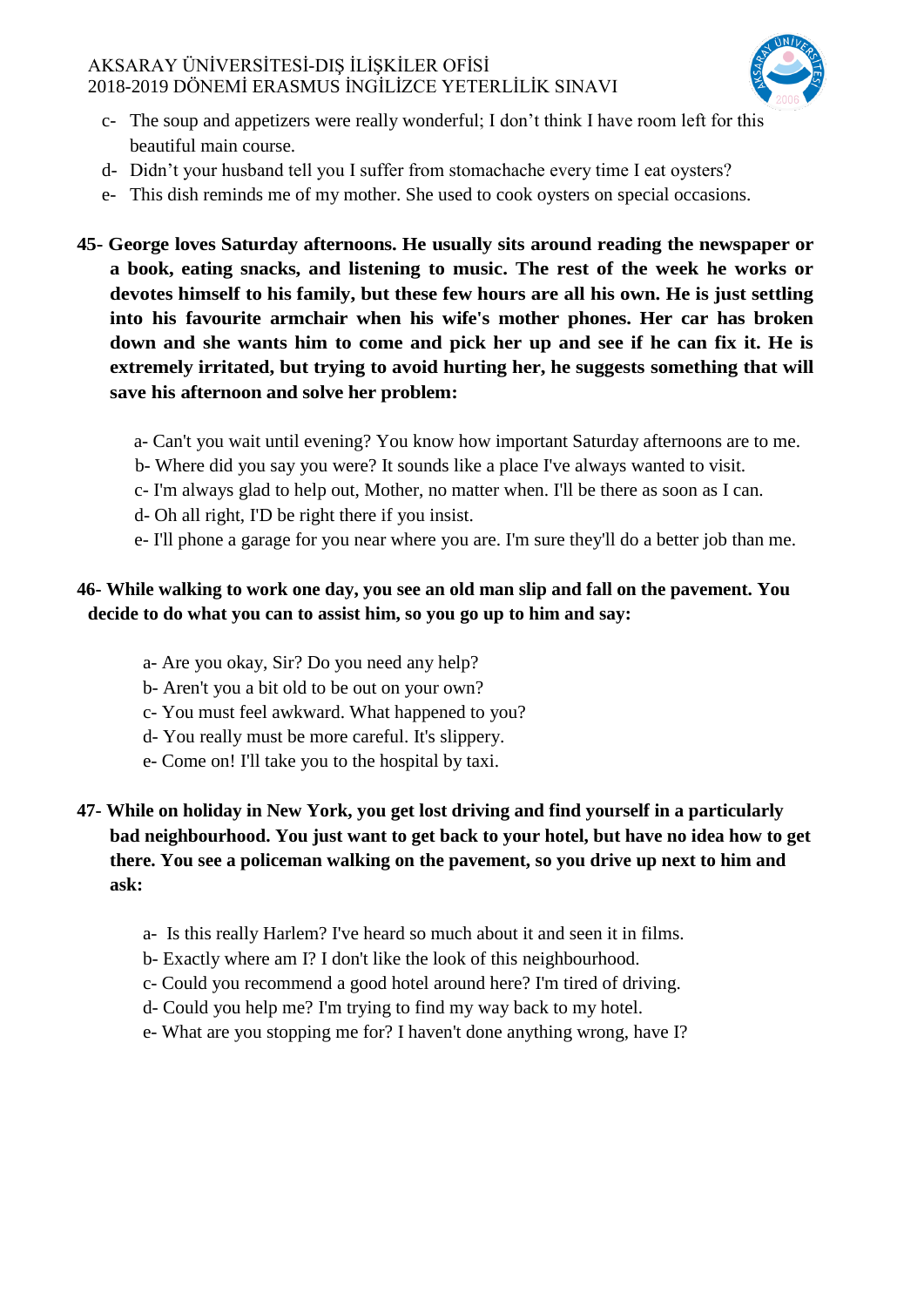

## **48- You've planned a picnic for tomorrow, and so you're rather concerned about the weather. The radio is on, and you're chatting to a friend when suddenly you hear the start of the weather forecast. Anxious not to miss it, you say to your friend:**

- a- Hang on a moment. I want to hear this.
- b- Are you coining on the picnic tomorrow?
- c- We must leave early tomorrow morning
- d- Have you heard the weather forecast yet?
- e- Do you think it's likely to rain tomorrow?

## **49- One of your friends hasn't got much money. For your birthday, she makes you a bag herself. You're really thrilled that she's gone to so much trouble for you. You appreciate this, saying:**

- a- It's fabulous and so unusual. Where did you find it?
- b- It's clever of you to save money by making things yourself.
- c- Thanks a lot. It looks really home-made, doesn't it?
- d- l love it. and it means a lot to me because you made it.
- e- I don't need a present. You shouldn't have wasted your time.

## **50- You're at work and you're absolutely starving. One of your colleagues starts to unpack her lunch. You'd love something to eat, but you don't want to ask her directly, so you hint, saying:**

- a- You shouldn't eat in the office, you know.
- b- Are those sandwiches home-made or shop-bought?
- c- Could I have one of your sandwiches, please?
- d- That's not a terribly healthy-looking lunch.
- e- Oh dear, those sandwiches smell delicious.

#### **51- One of your friends invite you to a concert but you don't like the singer. You want to refuse the offer but without being rude:**

- a- I am so happy. Where shall we meet?
- b- Can I bring my brother, too? He really loves the singer.
- c- No, I will not come. The singer is terrible.
- d- I am sorry but I have to study for an exam.
- e- Why do you invite me? Find someone else!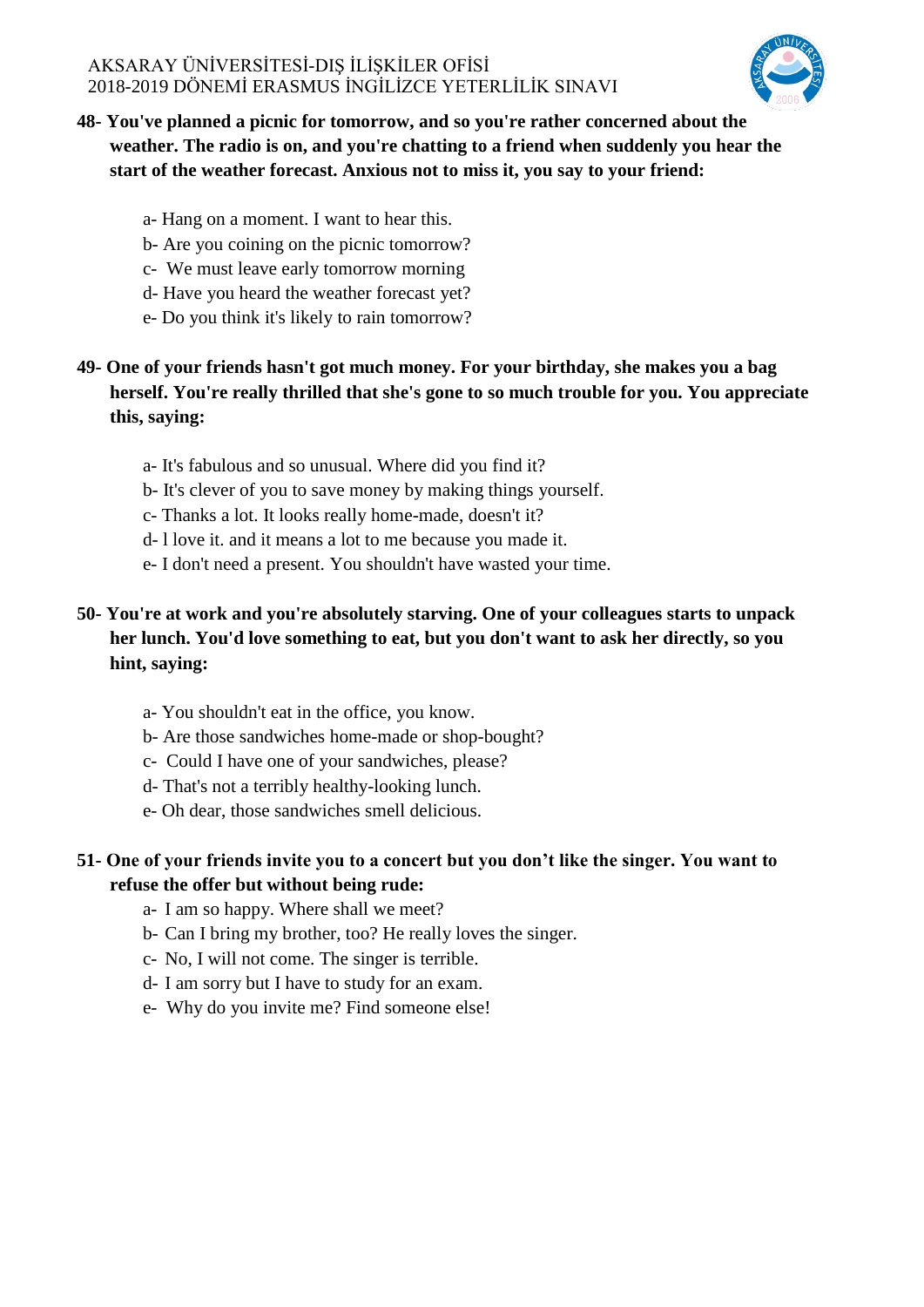

### **52- One of your friends at work has had an accident, and his car is badly smashed up. He's**

#### **very upset about it. To cheer him up, you say:**

- a- What a pity, the car is so badly damaged.
- b- I don't suppose it can be repaired at all.
- c- I've often warned you to be very careful while driving.
- d- It will cost you a fortune to get it fixed.
- e- Never mind the car. You're healthy and that's what matters.

### **53. You go out with a friend for the dinner; however, you understand that your friend does not have enough money. You kindly say:**

- a- We had better go to a more expensive restaurant.
- b- The dinner was not delicious.
- c- Everyone likes the meal in this restaurant.
- d- Can I pay this time, please?
- e- Why don't you get a credit card?

## **54. Your grandfather is ill and at hospital. You go to your boss and ask for permission to leave the work early:**

- a- I'm leaving now.
- b- Will you visit my grandfather?
- c- Can I leave two hours earlier, please?
- d- I leave the job, because I found a better one.
- e- I hate working in this place. Can I find a better work?

## **55. One of your friends will come to visit you in your city. You want to warn him about the weather, as the season is winter:**

- a- Do not take a big luggage. It will be difficult.
- b- Please, bring some thick clothes or you will get cold.
- c- You had better bring some T-shirts.
- d- You should choose formal clothes.
- e- I will give you some clothes here.

## **DİYALOG TAMAMLAMA**

**56- Julie:** The last time I saw you, you were considering joining a gym. Did you?

**Macy:** \_\_\_\_\_\_\_\_

**Julie:** No, I go for a walk every morning along the coast.

**Macy:** That's a good idea, and with no expense.

- **a-** Yes, now I'm taking an aerobic instructor's program three days a week.
- **b-** Actually, I go for a twenty- minute walk along the coast every day. Do you get any exercise?
- **c-** Well, I decided it was very expensive. But you look well and slim. Have you joined one?
- **d-** Twice a week, actually. Don't you think I look slimmer and fitter now?
- **e-** I prefer to go to a gym myself because other wise I just don't exercise regularly.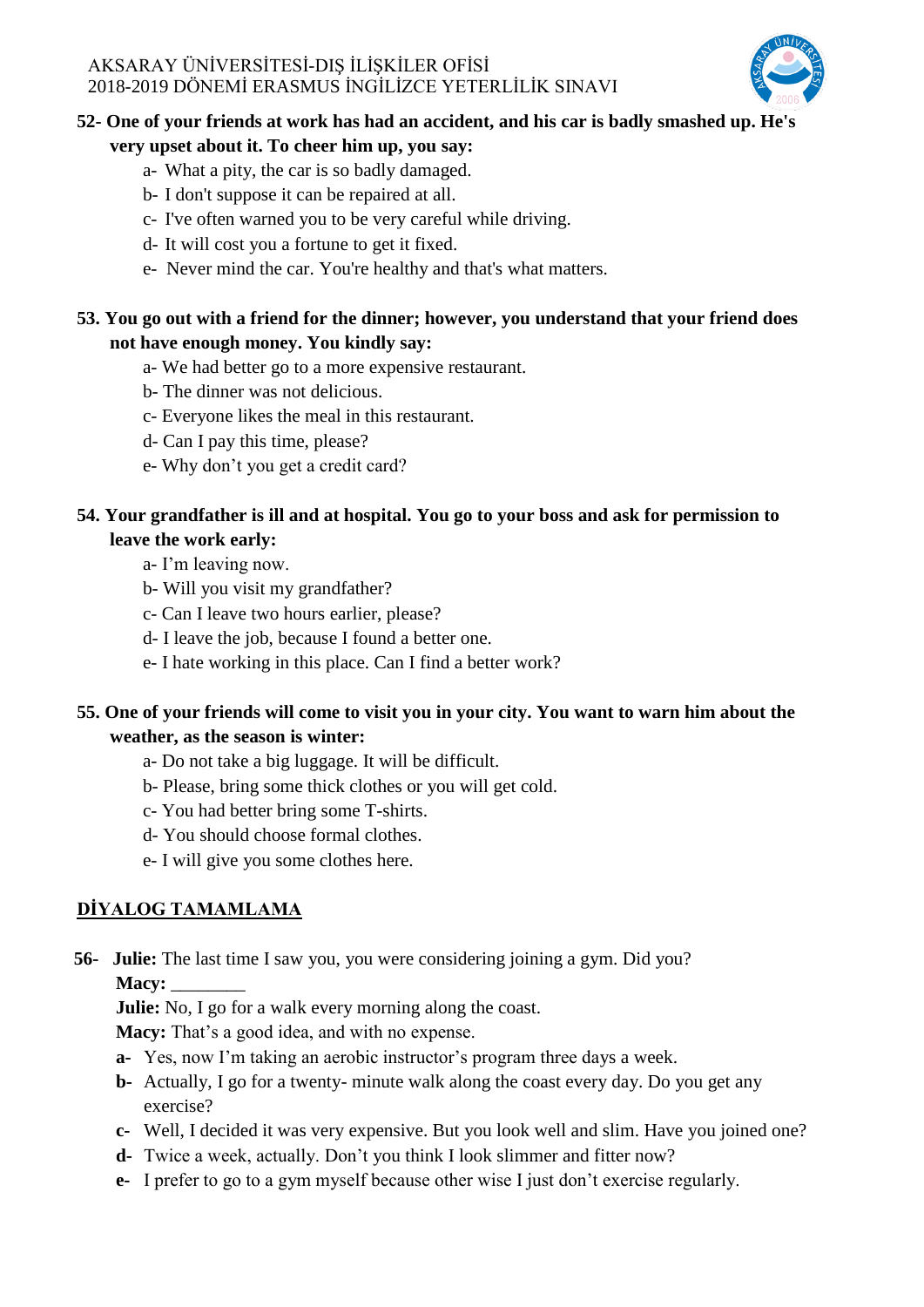

## **57- Jack:** Do you think the film "Lord of the Rings" is suitable for children? **Tim:** Not for very small children.

**Jack:** \_\_\_\_\_\_\_\_

- **Tim:** About twelve, I would say.
- **a-** Do you know whether it is showing at our local cinema or not?
- **b-** We won't take our daughters then.
- **c-** So you wouldn't recommend it for four-year olds, would you?
- **d-** Is it showing at ten o'clock next week?
- **e-** At what age would it be best?
- **58- Interviewer:** Why did you decide to go into acting?
	- Actor : I've always enjoyed the theatre, and my teachers at school had noticed I had a talent and told my parents.

### **Interviewer:** \_\_\_\_\_\_\_\_

**Actor :** Not at first. But when they realized I was serious about it, they did.

- **a-** Is anyone else in your family talented?
- **b-** Did they give you any encouragement?
- **c-** Were they pleased at your choice of career?
- **d-** How did your parents react to that?
- **e-** Was it after that you went to theatre school?
- **59- Alan:** You're back early. Did you catch a different bus?

**Mark:** \_\_\_\_\_\_\_\_.

**Alan:** So what did you do then?

**Mark:** I had to share a taxi with some friends from work.

**Alan:** Oh, well, at least you didn't have to pay too much – let's hope the service starts again tomorrow.

- **a-** No, it was the same one as usual.
- **b-** There was an accident which blocked the road, so we went a different route.
- **c-** I didn't get a bus actually. There was a strike today.
- **d-** Yes, but it took a wrong turn along the way.
- **e-** The boss let me go early because all my work was finished

## **60- Publisher:** Academics like to write about Shakespeare's plays, you know.

 **Bookseller:** ----

 **Publisher:** What is the public interested in reading then?

 **Bookseller:** Biographies. They want to learn about his life.

**a-** That makes sense. Tell me more.

**b-** I'm sure they do. It earns them a lot of money.

**c-** Why is that? They don't sell well, do they?

- **d-** I know they do. But that's not what the public wants.
- **e-** Do you publish many of them?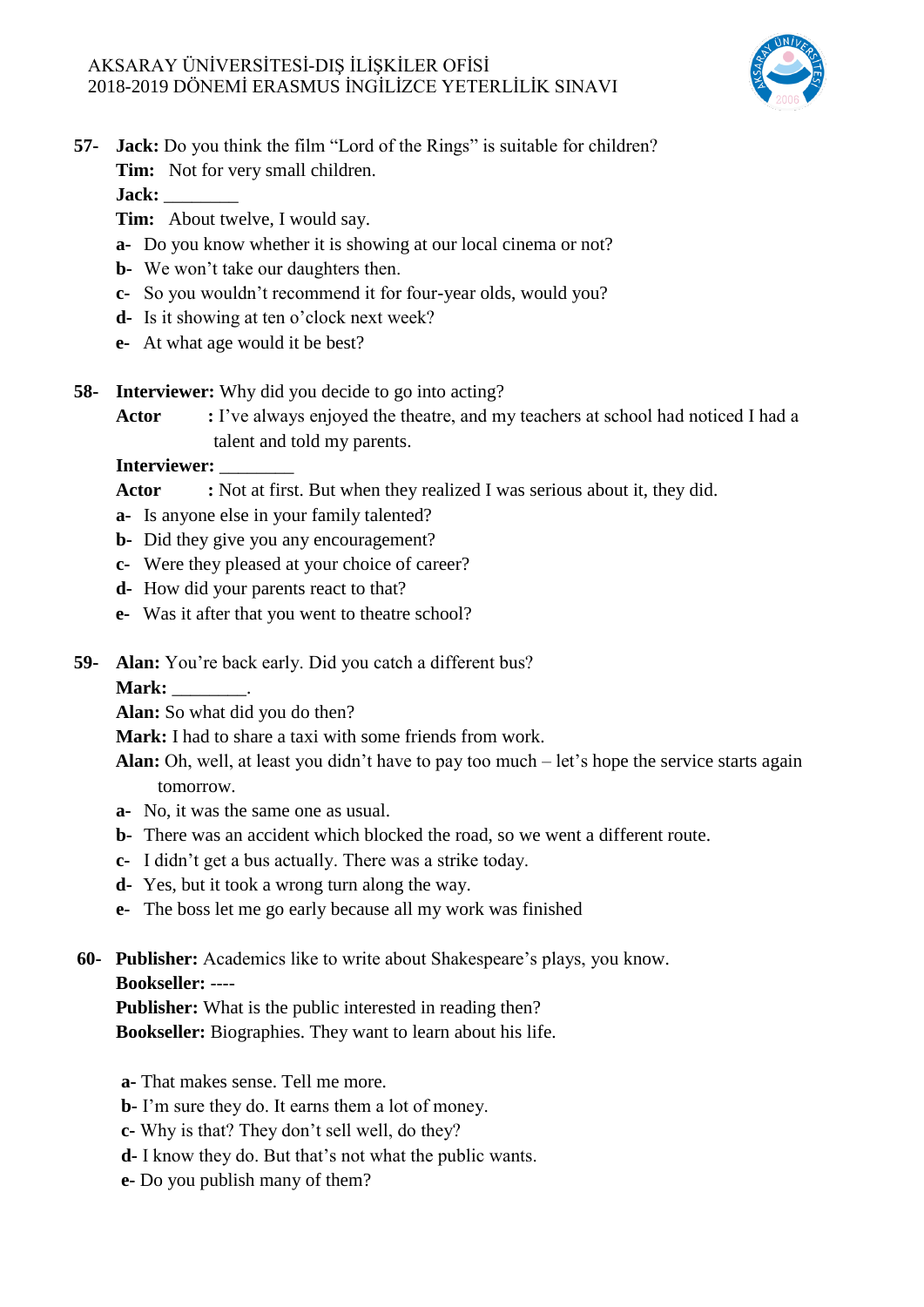

**61. Sally :** Did you see Teresa yesterday?

 **Alice :** ..........................................................................

 **Sally :** Have they really? What wonderful news!

 **Alice :** Yes, she was really excited about it.

**a-** Yes, I did. She's found a new job as a journalist with a new women's magazine.

**b-** Yes. She and Bruce have finally got engaged and set a date for the wedding.

**c-** Teresa told me some fantastic news. You really won't believe what's happened.

**d-** Yes. They haven't found a flat yet even though they have been looking for one month.

**e-** No. She's still on holiday in London and won't be back until next Wednesday.

**62. John** : I hear James is leaving his company.

 **Bill** : .....................................................

 **John** : Didn't he? That's strange.

 **Bill** : Maybe he hasn't made a final decision yet.

**a-** No, that's not true. After careful consideration, he's decided not to resign.

**b-** He wasn't given the promotion that he wanted and was definitely qualified for.

**c-** Really? I saw him yesterday and he didn't mention anything about it.

**d-** Actually, I was told that he didn't want to leave but had no other alternative.

**e-** He told me not to tell anyone about his decision until he'd told his staff personally.

**63. Lizzy**: Have you invited the Rogers to the party?

 **Simon**: ......................................................

Lizzy: If you're not certain, I'd better give them a ring tonight, just in case you didn't.

**a-** Well, I think I mentioned it to them on Friday.

**b-** No, I'm sorry. I completely forgot about them.

**c-** Yes, but they're not sure if they can come.

**d-** I don't think we want them at the party, do we?

**e-** I spoke to them last night and they'll be coming.

**64. Ellen**: Do you and Jack want to come sailing with us over the weekend?

 **Fran**: .......................................................

 **Ellen**: According to the forecast, the rain should stop and the wind should pick up.

**a-** I'd like to, but Jack is scared to death of the water.

**b-** Sailing? Great. But where are we going to get a boat?

**c-** That sounds great, but what about the weather?

**d-** Sorry, I can't. I have to work all weekend.

**e-** I guess so, but I'll have to rent some skis. I broke mine last year.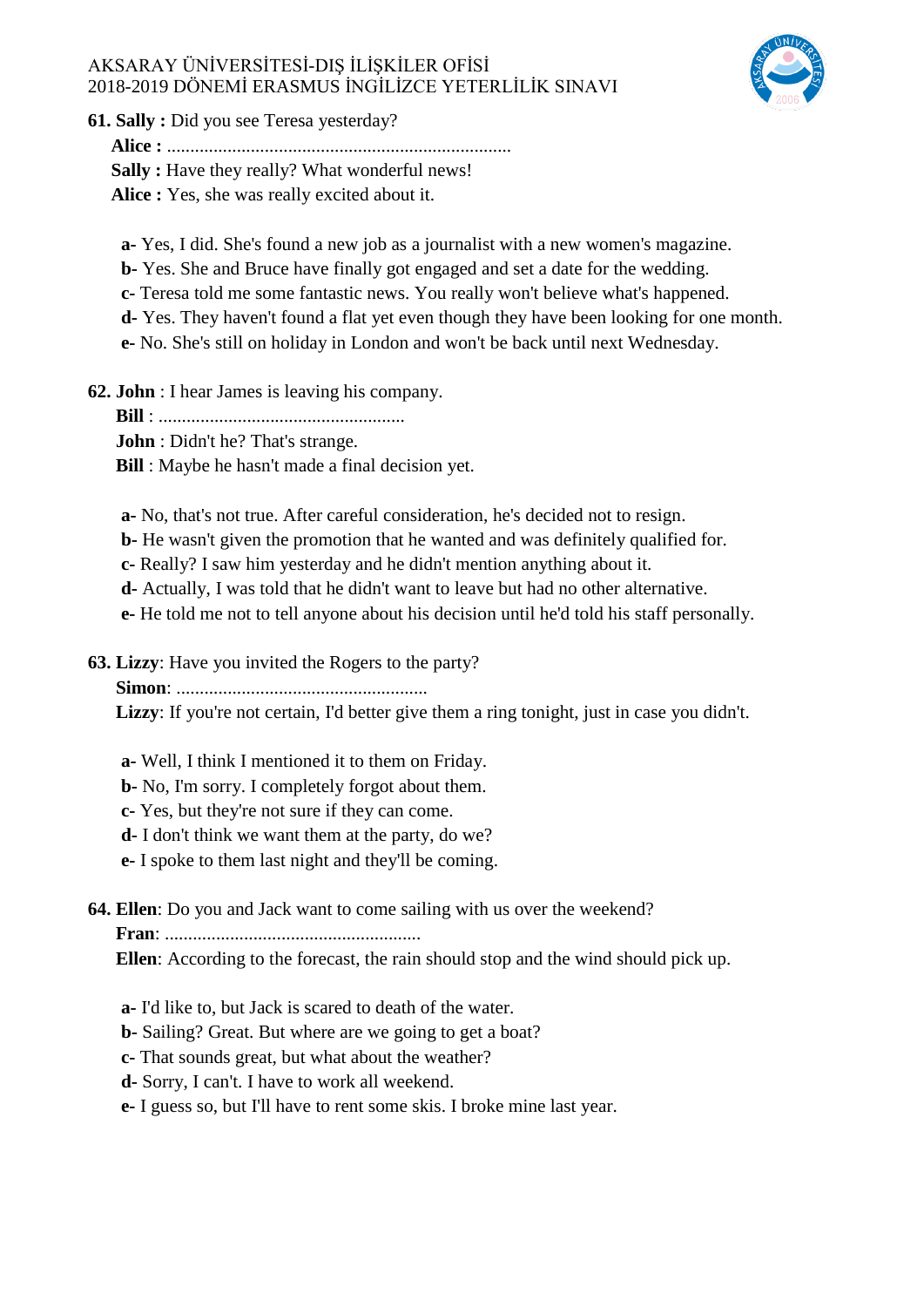

**65. Jenny**: .........................................................

 **Old Lady**: Oh, thank you dear. What a nice surprise!  **Jenny**: Why is that?

 **Old Lady**: Well, so many young people are very rude these days.

**a-** You look really tired.

**b-** Excuse me, is this seat free?

**c-** That package looks very heavy for you, doesn't it?

**d-** Would you like to sit down?

**e-** What a nice little dog! He must be good company for you.

**66. Fred**: Wow, I've certainly put on a few kilos in the last few weeks.  **Dick**: .....................................................

 **Fred**: Well, thanks, but it is to me.

**a-** Never mind! You can lose them quickly If you take some exercise.

**b-** Don't worry about it. I know a really great diet.

**c-** Really? If that's true, it's not noticeable at all.

**d-** Yes, your waistline has expanded a lot recently.

**e-** I have.

**67. Caller**: Hello, could I reserve a double room for two nights next week?

 **Reception**: ............................................................

 **Caller**: What a shame. Can you recommend anywhere else?

**a-** I'm afraid there are no seats available for that performance, Sir.

**b-** The night trains are all booked up for next week. Sir.

**c-** Of course. Sir. Can I take your credit card details?

**d-** I'm afraid we're all booked up next week. Sir.

**e-** There are.

**68. Bruce**: Can you tell me how much these watches cost?

 **Salesman**: That one's £50 and the other is £125.

 **Bruce**: ..............................................

 **Salesman**: Well, it's a designer watch and has a lifetime guarantee.

**a-** Why is this one so much more expensive?

**b-** Can you tell me why they are so costly?

**c-** Why is there such a big difference in price?

**d-** Oh! Thanks, goodbye. I'll think about it.

**e-** I see. So that would be a total of £175.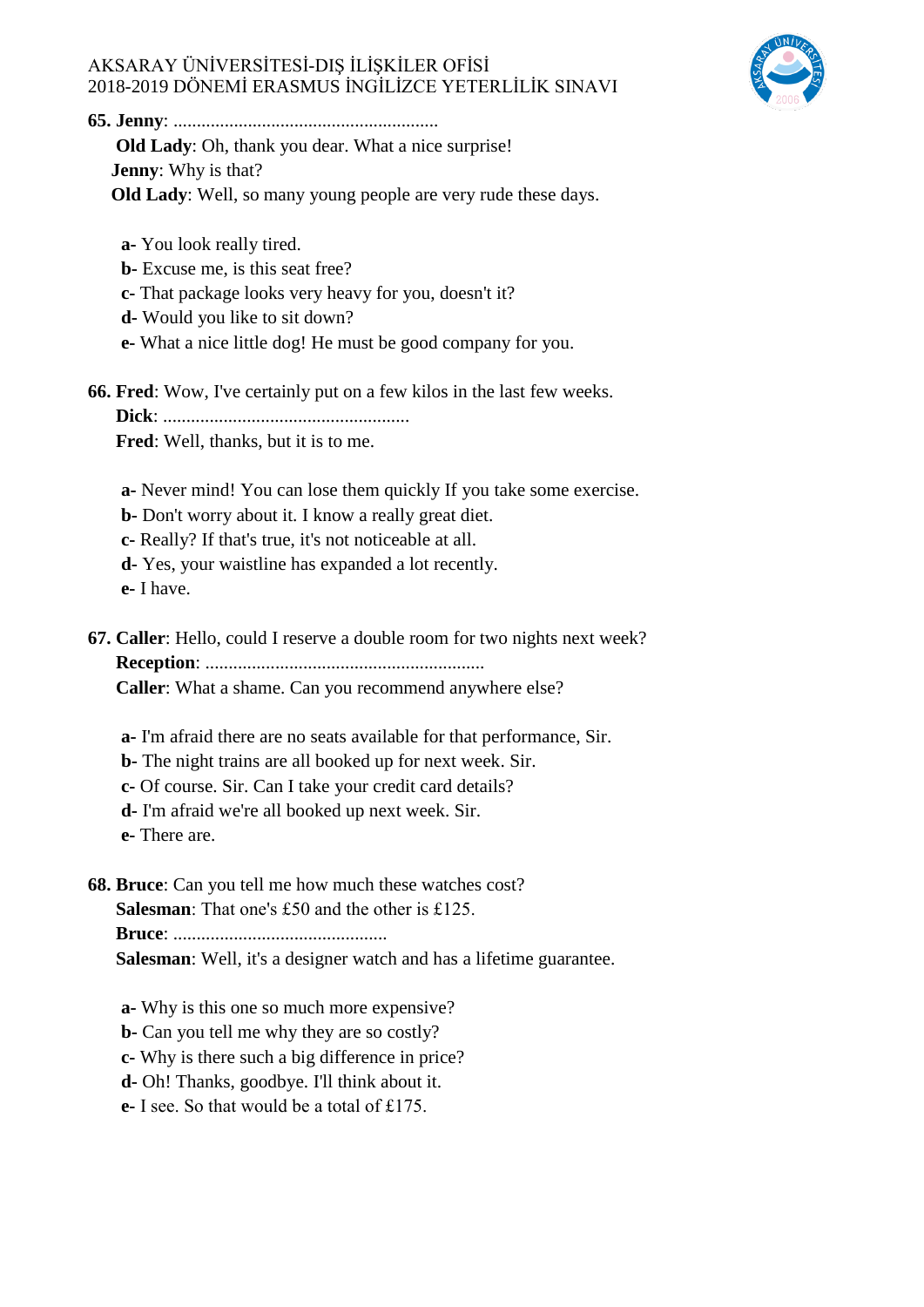

**69. Customer**: I'd like this skirt shortened, please.

 **Tailor**: Certainly. How much do you want it taken up?

 **Customer**: .....................................................

 **Tailor**: That would be fine. It's the skirt length in fashion this season.

**a-** No, this length doesn't suit me at all.

**b-** Well, I think definitely not more than £5.

**c-** Oh, I'd like it to be just above the knee.

**d-** I wouldn't have liked it to be too short.

**e-** Hmm, let's see. I don't think I can wear too short a skirt.

**70. Gerry** : Thank you very much. That was absolutely delicious.

**Fiona** : I'm glad you liked it — it was my grandmother's recipe.

 **Gerry** : ....................................................

 **Fiona** : Well yes, I think she is.

**a-** Does she really enjoy cooking?

**b-** She must be a wonderful cook.

**c-** You should certainly give it to me.

**d-** Does she write all her recipes down?

**e-** It's the best apple pie I've tasted.

## **ÇEVİRİ (71.-75. sorularda verilen Türkçe cümlenin İngilizce dengini bulunuz.)**

## **71- Beni cezbeden evin kendisi değil, çiçeklerle dolu kocaman bahçesiydi.**

- **a-** That the house had a huge garden full of flowers attracted me most.
- **b-** It was the huge garden full of flowers that made the house so attractive for me.
- **c-** The huge garden full of flowers attracted me more than the house itself.
- **d-** What attracted me was not the house itself, but its huge garden full of flowers.
- **e-** I was attracted by the huge garden with all its flowers rather than by the house itself.

## **72- Rahatlamış bir şekilde ahizeyi henüz yerine koymuştu ki telefon yeniden çaldı.**

- **a-** He felt relieved when he heard the telephone ringing just after he had put down the receiver.
- **b-** Hardly had he put down the receiver with relief when the telephone rang again.
- **c-** He picked up the receiver with relief the moment he heard the phone ringing.
- **d-** Soon the phone rang again and he sighed with relief while picking up the receiver.
- **e-** The telephone rang again and he reached to the receiver rather relieved.

## **73- Daha fazla işçi çalıştırmadıkça, bu siparişi vaat edilen tarihe kadar bitirmemiz imkansız.**

- **a-** It seems impossible to me that we can complete this order by the given time without hiring more workers.
- **b-** We won't be able to complete this order by that date if we don't hire more workers.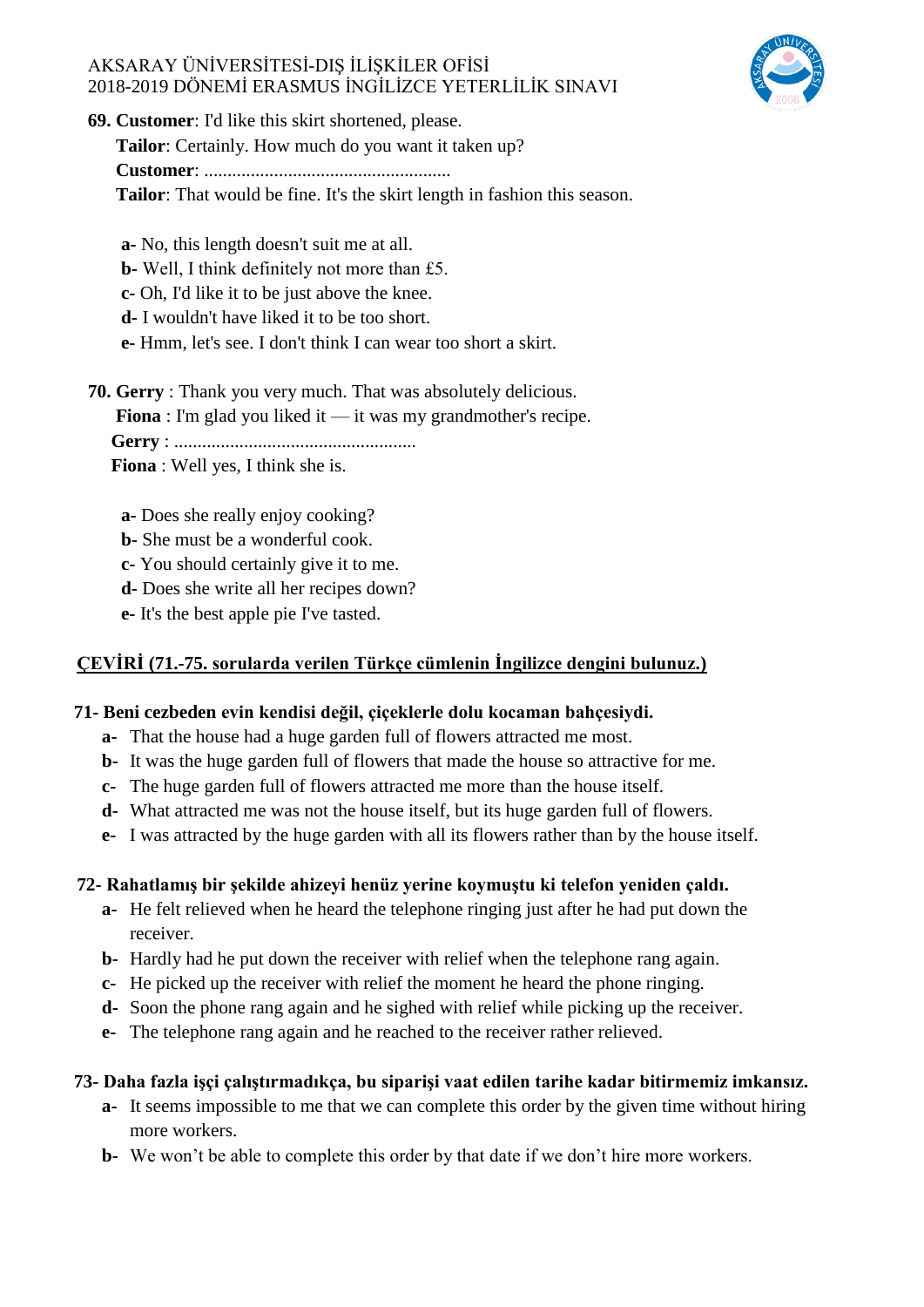

- **c-** It will be possible to finish this order by the date promised provided we work harder with more workers.
- **d-** Only if we employ some more workers can we finish this order by the date we promised.
- **e-** It's impossible for us to finish this order by the date promised unless we employ some more workers.

# **74- Özel okulların devlet okullarına kıyasla daha üstün bir eğitim verdiğine inandıkları için, karşılayabilen aileler çocuklarını özel okullara göndermektedir.**

- **a-** The reason why the families send their children to private schools is the belief that private ones are better in the success rate when compared to public schools.
- **b-** Since they believe private schools offer superior education in comparison to public schools, families who can afford it send their children to private schools.
- **c-** It is believed that some private schools offer superior education over public schools and those families who can afford their fees send their children to these schools.
- **d-** Generally the standard of education is higher in private schools in comparison to public schools so rich families prefer to send their children to private schools.
- **e-** Families are willing to pay for their children to attend private schools instead of public schools because they believe that the former offers a superior education.

# **75- Meksika'nın nüfusunun, 2005 yılına kadar yüz milyona ulaşacağı tahmin edilmektedir.**

**a-** Experts predict that Mexico's population will be one-hundred million around the year 2005 **b-** It is estimated that Mexico's population will have reached one-hundred million before the year 2005.

**c-** As predicted, Mexico's population should reach one-hundred million before the year 2005. **d-** It is predicted that Mexico will have population of over one-hundred million in the year 2005.

**e-** At the present rate, Mexico's population will be one-hundred million by the year 2005.

# **(76.-80. sorularda verilen İngilizce cümlenin Türkçe dengini bulunuz.)**

# **76- Lacking definite proof, the police couldn't charge him with theft.**

- **a-** Yeterli kanıt olmayınca, polis hırsızı serbest bırakmak zorunda kaldı.
- **b-** Polisin yeterli kanıt toplayamaması yüzünden hırsız mahkum edilemedi.
- **c-** Yeterli kanıt olmadığı için polis onu hırsızlıkla suçlayamadı.
- **d-** Polisin yeterli kanıtı olsaydı onu hırsızlıkla suçlayabilirdi.
- **e-** Polisin onu hırsızlıkla suçlayamamasının nedeni yeterli kanıtı olmamasıydı.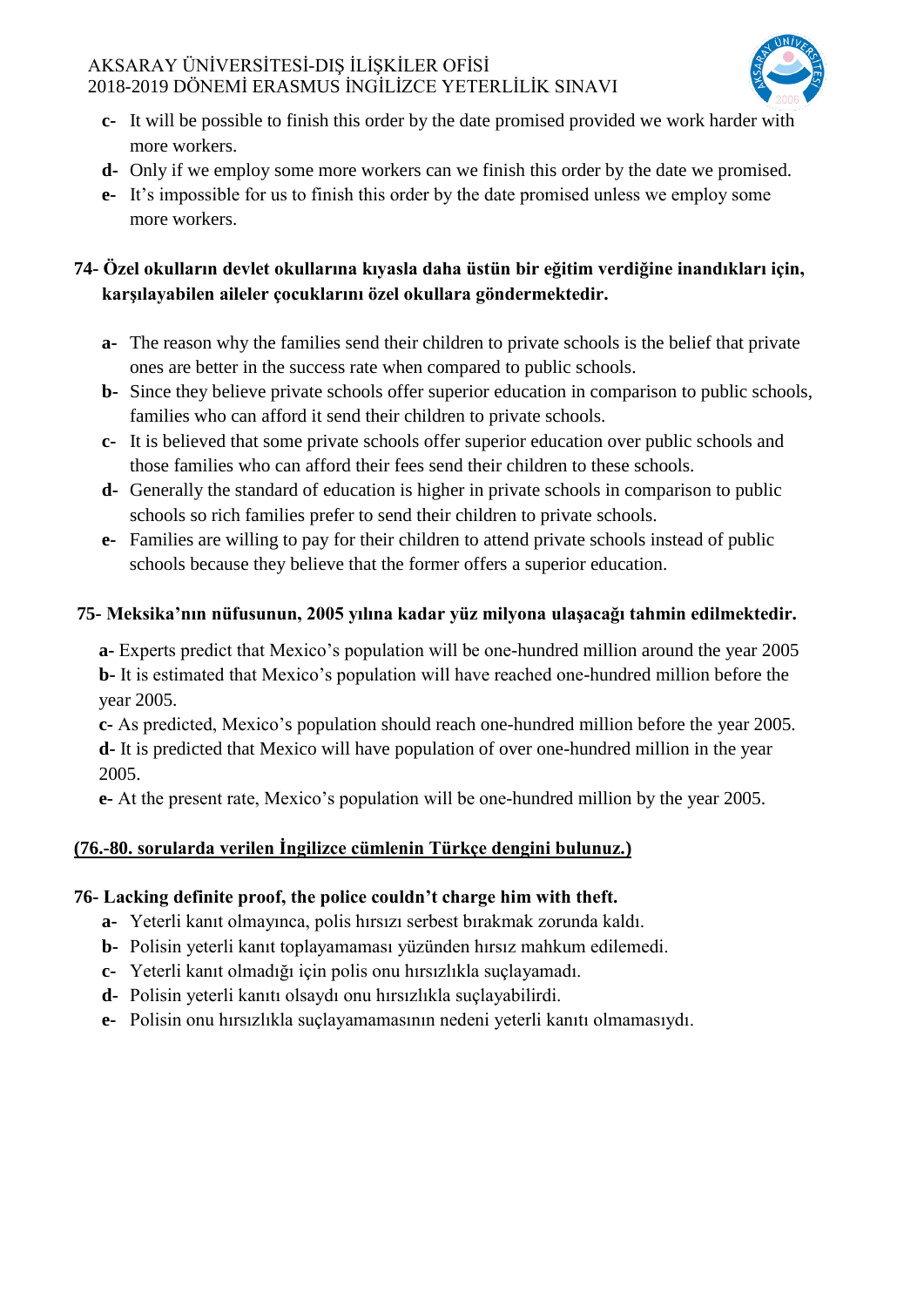

# **77- Reading both in your own language and in a foreign language not only broadens your horizons, but also it enriches your vocabulary.**

- **a-** İster kendi dilinizde ister yabancı bir dilde olsun, okumak hem ufkunuzu genişletmek hem de sözcük dağarcığınızı zenginleştirmek için şarttır.
- **b-** Hem kendi dilinizde hem de yabancı bir dilde okumak sadece ufkunuzu genişletmekle kalmaz, aynı zamanda sözcük dağarcığınızı da zenginleştirir.
- **c-** Hem ufkunuzu genişletmek hem de sözcük dağarcığınızı zenginleştirmek için sadece kendi dilinizde değil yabancı bir dilde de okumalısınız.
- **d-** Kendi dilinizde olduğu kadar yabancı bir dilde de okumalısınız, çünkü bu sadece sözcük dağarcığınızı zenginleştirmez, ufkunuzu da genişletir.
- **e-** Hem ufkunuzu genişletmek hem de sözcük dağarcığınızı zenginleştirmek istiyorsanız, kendi dilinizde olduğu gibi yabancı bir dilde de okumalısınız.

# **78- Thanks to the recent developments in medicine, many diseases can either be cured or prevented today.**

- **a-** İlaç sanayindeki gelişmelerle birlikte birçok hastalık ya tedavi edilmiş ya da önlenmiştir.
- **b-** Günümüzde birçok hastalık tedavi edilebildiğinden ya da önlenebildiğinden insanlar tıbba müteşekkirdir.
- **c-** Günümüzde tedavi edilebilen ya da önlenebilen birçok hastalık tıptaki son gelişmeler sayesindedir.
- **d-** Tıptaki son gelişmeler sayesinde günümüzde birçok hastalık tedavi edilebilmektedir ya da önlenebilmektedir.
- **e-** Bugün birçok hastalığın tedavi edilebilmesi ya da önlenebilmesi tıptaki gelişmelere bağlıdır.

# **79- Because of the image presented in glossy media, many youths are driven to dream about things they will probably never achieve.**

- **a.** Pek çok genç, renkli basında çizilen imajdan etkilenerek hayal dünyasına dalıyor ve bu yüzden, başarabileceği şeylerde bile başarısız oluyor.
- **b.** Renkli basında yer alan yazıların çoğu gençleri hayal dünyasına sürüklemekte ve başarılarını önemli ölçüde etkilemektedir.
- **c.** Renkli basın, pek çok gencin belki de hiçbir zaman ulaşamayacağı bir imaj çizdiği için onları hayal kurmaya teşvik etmektedir.
- **d.** Renkli basında çizilen imaj yüzünden, pek çok genç belki de hiçbir zaman ulaşamayacakları şeylerin hayalini kurmaya sürükleniyor.
- **e.** Renkli basının çizdiği imaj gençleri belki hiçbir zaman elde edemeyecekleri şeylerin hayalini kurmaya itmektedir.